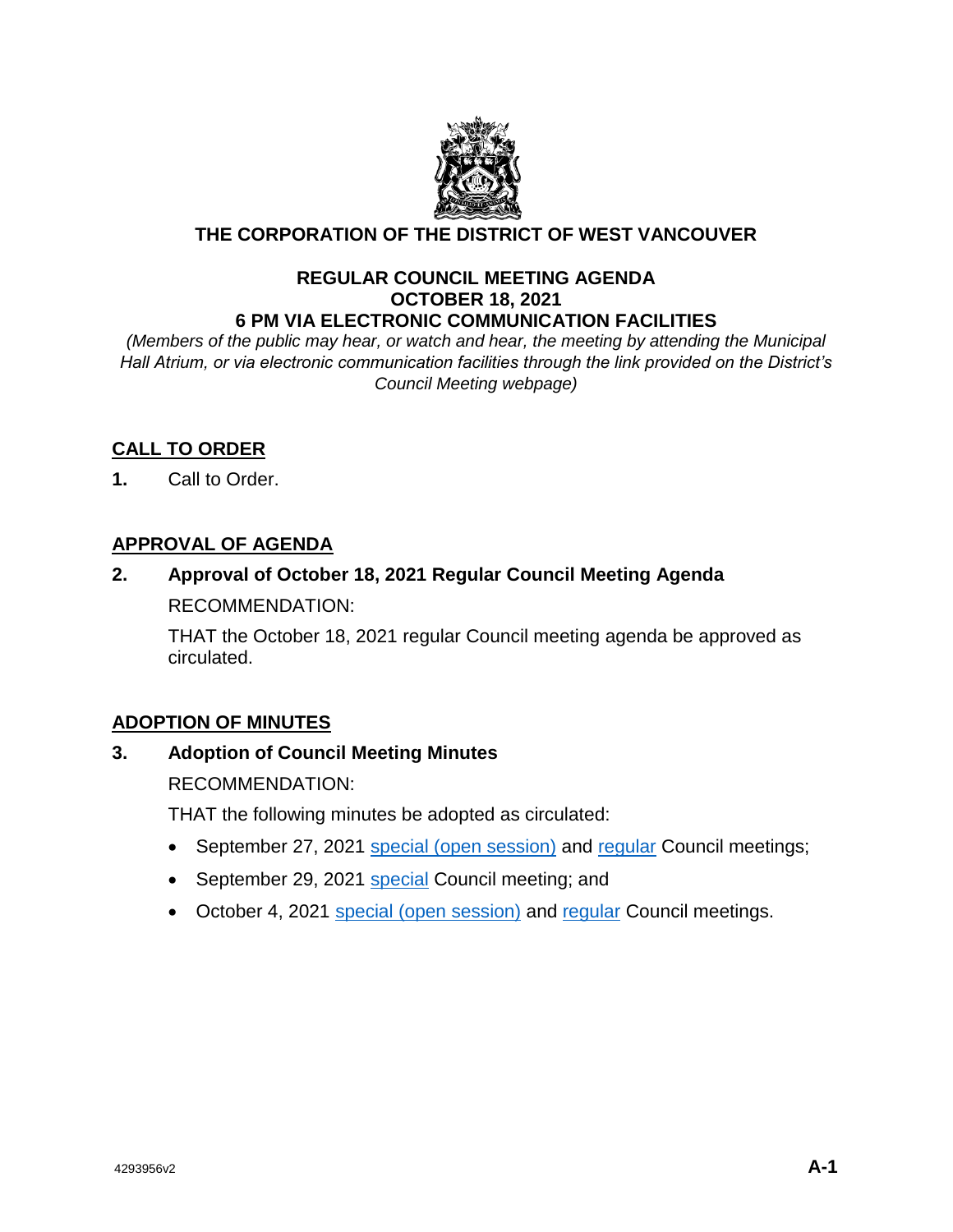# **REPORTS**

**4. [COVID-19 Impact Assistance Grant for Not-for-Profit Organizations:](https://westvancouver.ca/sites/default/files/dwv/council-agendas/2021/oct/18/21oct18-4.pdf)  [Funding Recommendations](https://westvancouver.ca/sites/default/files/dwv/council-agendas/2021/oct/18/21oct18-4.pdf)** (File: 0116-20-CGC1)

*Presentation to be provided.*

RECOMMENDATION:

THAT

- 1. the Community Grants Committee's recommendations for allocations of the COVID-19 Impact Assistance Grant for Not-for-Profit Organizations, attached as Appendix A to the September 20, 2021 report titled COVID-19 Impact Assistance Grant for Not-for-Profit Organizations: Funding Recommendations, be approved;
- 2. the Community Grants Committee's recommendations that the COVID-19 Impact Assistance Grant for Not-for-Profit Organizations be allocated to the West Vancouver Chamber of Commerce and to the West Vancouver Legion, as outlined in Appendix B to the September 20, 2021 report titled COVID-19 Impact Assistance Grant for Not-for-Profit Organizations: Funding Recommendations, be approved; and
- 3. unallocated funds from the original \$300,000 COVID-19 Impact Assistance Grant for Not-for-Profit Organizations' budget be carried forward and added to the 2022 Community Grants Program budget in order to provide a one-time increase to funding for 2022.

## **5. [Proposed 2021-2025 Five-Year Financial Plan Bylaw No. 5111, 2021,](https://westvancouver.ca/sites/default/files/dwv/council-agendas/2021/oct/18/21oct18-5.pdf)  [Amendment Bylaw No. 5154, 2021](https://westvancouver.ca/sites/default/files/dwv/council-agendas/2021/oct/18/21oct18-5.pdf)** (File: 1610-20-5154)

*Bylaws are passed by a simple majority affirmative vote unless otherwise noted.*

*Presentation to be provided.*

RECOMMENDATION:

THAT proposed "Five-Year Financial Plan Bylaw No. 5111, 2021, Amendment Bylaw No. 5154, 2021" be read a first, second, and third time.

## **6. Proposed Rezoning and [Development Permit for 2204 Bellevue Avenue and](https://westvancouver.ca/sites/default/files/dwv/council-agendas/2021/oct/18/21oct18-6.pdf)  [177 22nd Street](https://westvancouver.ca/sites/default/files/dwv/council-agendas/2021/oct/18/21oct18-6.pdf)** (File: 1610-20-5159 / 1010-20-20-083)

*Presentation to be provided.*

RECOMMENDATION:

THAT proposed "Zoning Bylaw No. 4662, 2010, Amendment Bylaw No. 5159, 2021" be read a first time.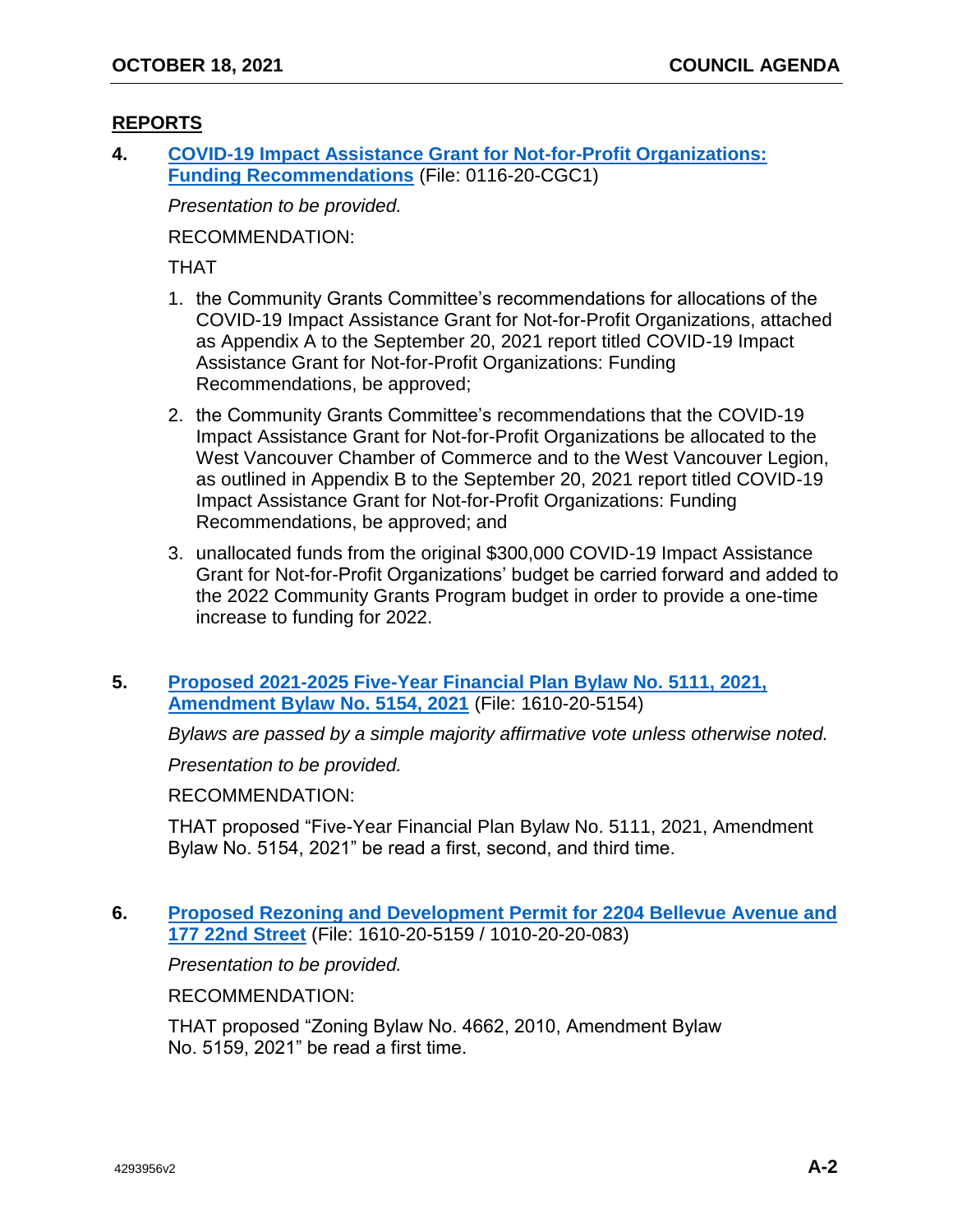### RECOMMENDATION:

THAT proposed "Zoning Bylaw No. 4662, 2010, Amendment Bylaw No. 5159, 2021" be presented at a public hearing scheduled for November 23, 2021 at 6 p.m. at West Vancouver Municipal Hall via electronic communication facilities, and that notice be given of the scheduled public hearing.

#### RECOMMENDATION

THAT proposed Development Permit 20-083 be presented at a public meeting scheduled for November 23, 2021 at 6 p.m. at West Vancouver Municipal Hall via electronic communication facilities, to be held concurrently with the public hearing scheduled for November 23, 2021 at 6 p.m. at West Vancouver Municipal Hall via electronic communication facilities, and that notice be given of the scheduled public meeting.

## **7. [Proposed Rezoning and Development Variance Permit for](https://westvancouver.ca/sites/default/files/dwv/council-agendas/2021/oct/18/21oct18-7.pdf)  [2870 Bellevue Avenue](https://westvancouver.ca/sites/default/files/dwv/council-agendas/2021/oct/18/21oct18-7.pdf)** (File: 1610-20-5161 / 1010-20-21-078)

*Presentation to be provided.*

RECOMMENDATION:

THAT proposed "Zoning Bylaw No. 4662, 2010, Amendment Bylaw No. 5161, 2021" be read a first time.

#### RECOMMENDATION

THAT proposed "Zoning Bylaw No. 4662, 2010, Amendment Bylaw No. 5161, 2021" be presented at a public hearing scheduled for November 23, 2021 at 6 p.m. at West Vancouver Municipal Hall via electronic communication facilities, and that notice be given of the scheduled public hearing.

## RECOMMENDATION

THAT proposed Development Variance Permit 21-078 be presented at a public meeting scheduled for November 23, 2021 at 6 p.m. at West Vancouver Municipal Hall via electronic communication facilities, to be held concurrently with the public hearing scheduled for November 23, 2021 at 6 p.m. at West Vancouver Municipal Hall via electronic communication facilities, and that notice be given of the scheduled public meeting.

### **8. [Proposed Drainage Development Cost Charge Reserve Fund Expenditure](https://westvancouver.ca/sites/default/files/dwv/council-agendas/2021/oct/18/21oct18-8.pdf)  [Bylaw No. 5157, 2021](https://westvancouver.ca/sites/default/files/dwv/council-agendas/2021/oct/18/21oct18-8.pdf)** (File: 1610-20-5157)

## RECOMMENDATION:

THAT proposed "Drainage Development Cost Charge Reserve Fund Expenditure Bylaw No. 5157, 2021" be read a first, second, and third time.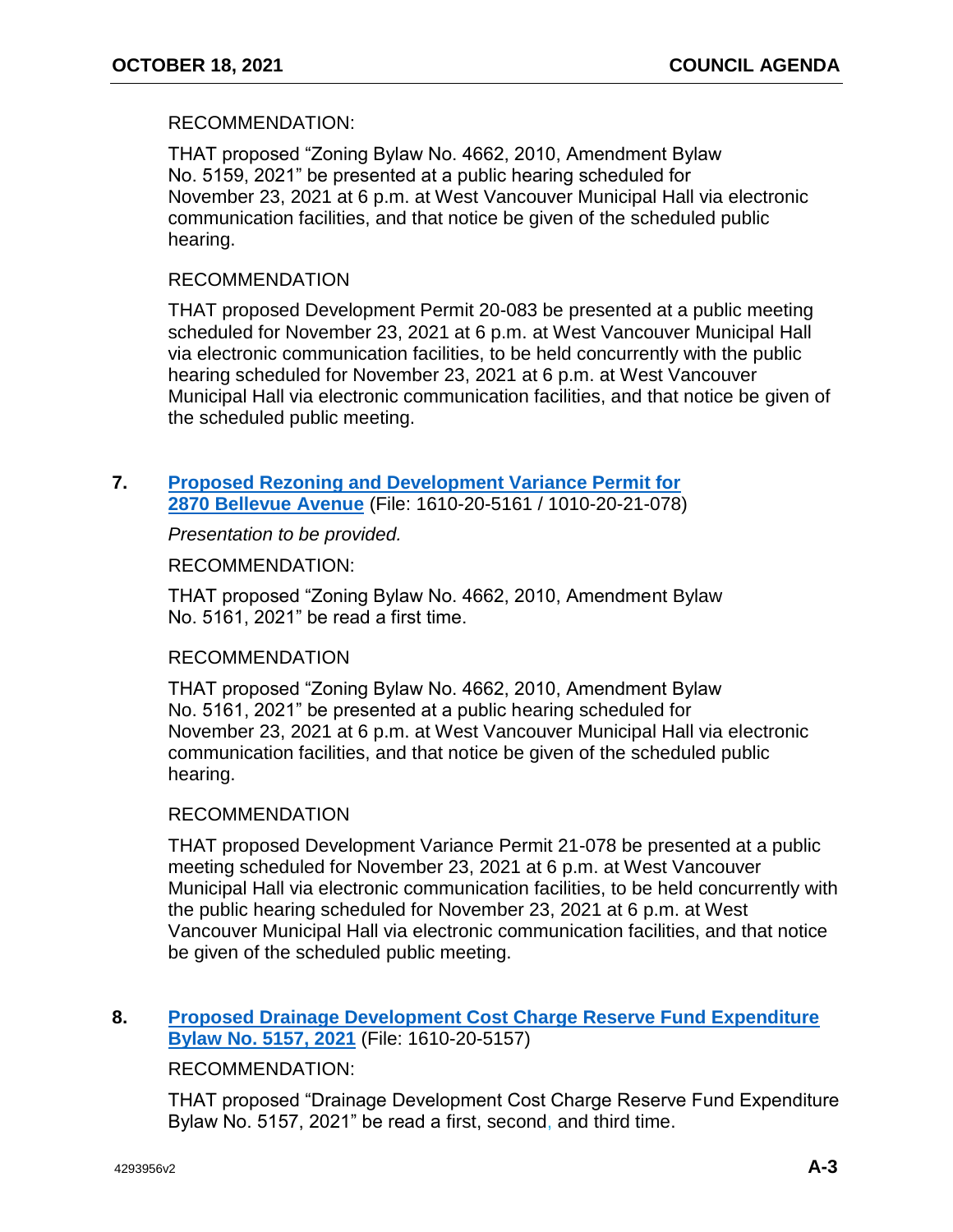**9. [Proposed Official Community Plan and Zoning Amendment for](https://westvancouver.ca/sites/default/files/dwv/council-agendas/2021/oct/18/21oct18-9.pdf)  [5826 Eagle Island](https://westvancouver.ca/sites/default/files/dwv/council-agendas/2021/oct/18/21oct18-9.pdf)** (File: 1010-20-21-123)

*Presentation to be provided.*

RECOMMENDATION:

THAT the proposed Official Community Plan and Zoning Amendment application for 5826 Eagle Island be refused.

**10. [Proposed Temporary Use Permits for Cannabis Retail](https://westvancouver.ca/sites/default/files/dwv/council-agendas/2021/oct/18/21oct18-10.pdf)** (File: 1010-20-20-112 / 21-004/036/071/072/094/097/098/099/102)

*Presentation to be provided.*

RECOMMENDATION:

THAT the report titled Temporary Use Permits for Cannabis Retail, dated September 28, 2021, be received for information.

## **BYLAWS**

*Bylaws are passed by a simple majority affirmative vote unless otherwise noted.* 

**11. [Proposed 2022 Permissive Tax Exemption Bylaw](https://westvancouver.ca/sites/default/files/dwv/council-agendas/2021/oct/18/21oct18-11.pdf) No. 5145, 2021** (File: 1610-20-5145)

*The proposed bylaw received first, second, and third reading at the October 4, 2021 Council meeting.*

RECOMMENDATION:

THAT proposed "2022 Permissive Tax Exemption Bylaw No. 5145, 2021" be adopted.

#### **NEW BUSINESS**

*If new business items are added to the agenda at the time of agenda approval, the new items will be added to this section.*

**12.** No items.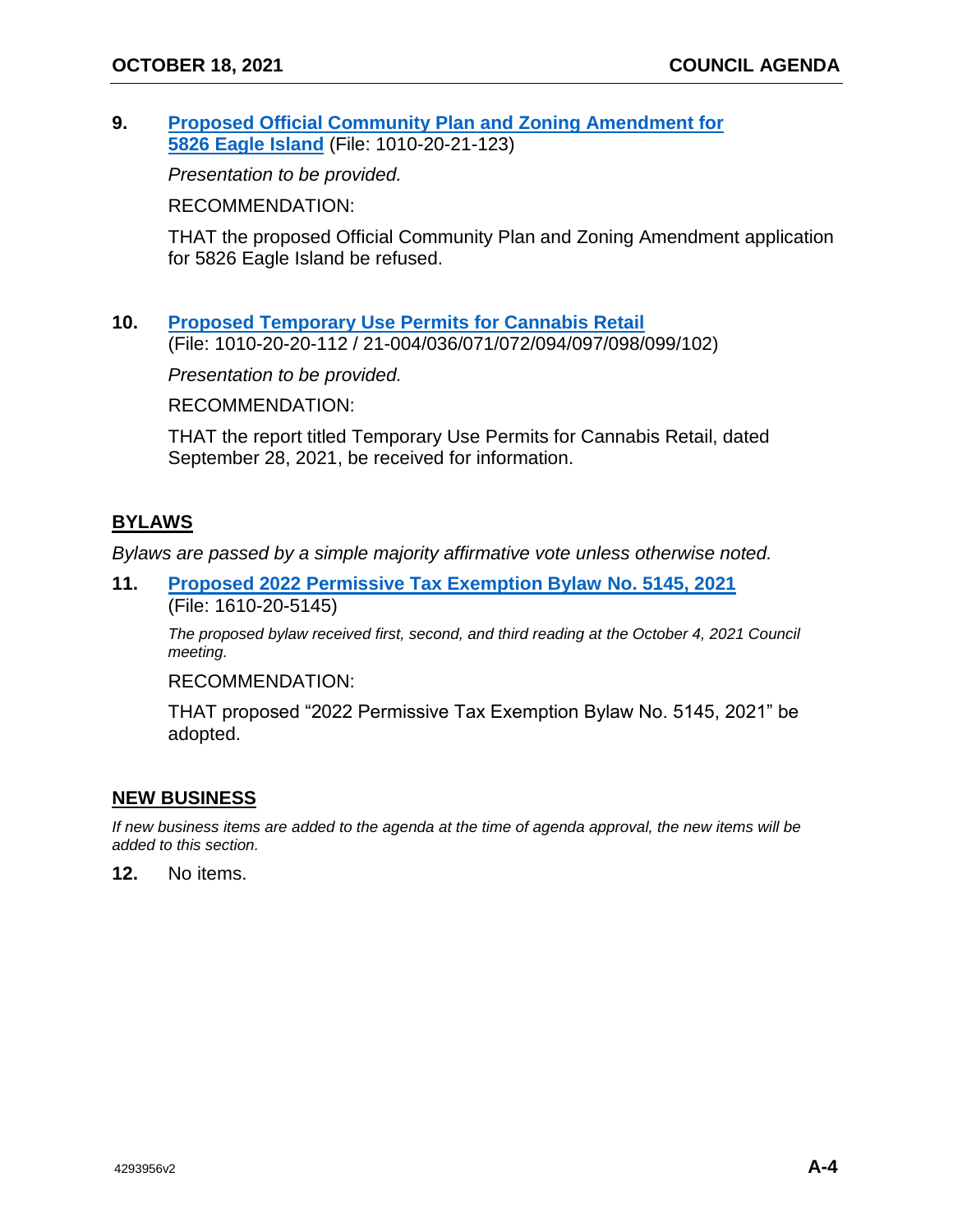# **CONSENT AGENDA ITEMS**

*Items listed in the Consent Agenda are considered for approval in one motion, unless a member of Council wishes to debate an item and requests that it be excluded. If an item is excluded from the Consent Agenda it will be considered as an agenda item. The rule of order establishing a Consent Agenda provides that consent agenda items may be considered in total and without debate or amendment.*

#### **13. Consent Agenda Items**

*The following Consent Agenda items may be considered for approval in one motion, or considered separately, or items may be excluded for debate.*

RECOMMENDATION:

THAT the Consent Agenda items as follows be approved:

- Item 13.1 regarding Review of Consumption of Liguor in Public Places Pilot Project in Millennium Park and Next Steps;
- Item 13.2 regarding Proposed Amendment to the Fees and Charges Bylaw to Extend the Removal of Fees for Temporary Outdoor Patios and Extension of Dundarave Road Reallocation; and
- Item 13.3 regarding Delegation Request.

# **13.1. [Review of Consumption of Liquor in Public Places Pilot Project in](https://westvancouver.ca/sites/default/files/dwv/council-agendas/2021/oct/18/21oct18-13.1.pdf)  [Millennium Park and Next Steps](https://westvancouver.ca/sites/default/files/dwv/council-agendas/2021/oct/18/21oct18-13.1.pdf)** (File: 2160-03-MIPA1)

# RECOMMENDATION:

THAT

- 1. consumption of liquor at Millennium Park, as outlined in "Consumption of Liquor in Public Places Bylaw No. 5118, 2021", be permitted to continue beyond October 31, 2021; and
- 2. staff be directed to amend "Consumption of Liquor in Public Places Bylaw No. 5118, 2021" to include additional locations within District of West Vancouver parks.

# **13.2. [Proposed Amendment to the Fees and Charges Bylaw to Extend the](https://westvancouver.ca/sites/default/files/dwv/council-agendas/2021/oct/18/21oct18-13.2.pdf)  [Removal of Fees for Temporary Outdoor Patios and Extension of](https://westvancouver.ca/sites/default/files/dwv/council-agendas/2021/oct/18/21oct18-13.2.pdf)  [Dundarave Road Reallocation](https://westvancouver.ca/sites/default/files/dwv/council-agendas/2021/oct/18/21oct18-13.2.pdf)** (File: 1610-20-5158)

RECOMMENDATION:

THAT

1. In response to the ongoing COVID-19 pandemic, the opportunity for West Vancouver businesses to create temporary patios (including eating/drinking areas and outdoor retail space) under the District's temporary outdoor business areas program be extended until June 1, 2022;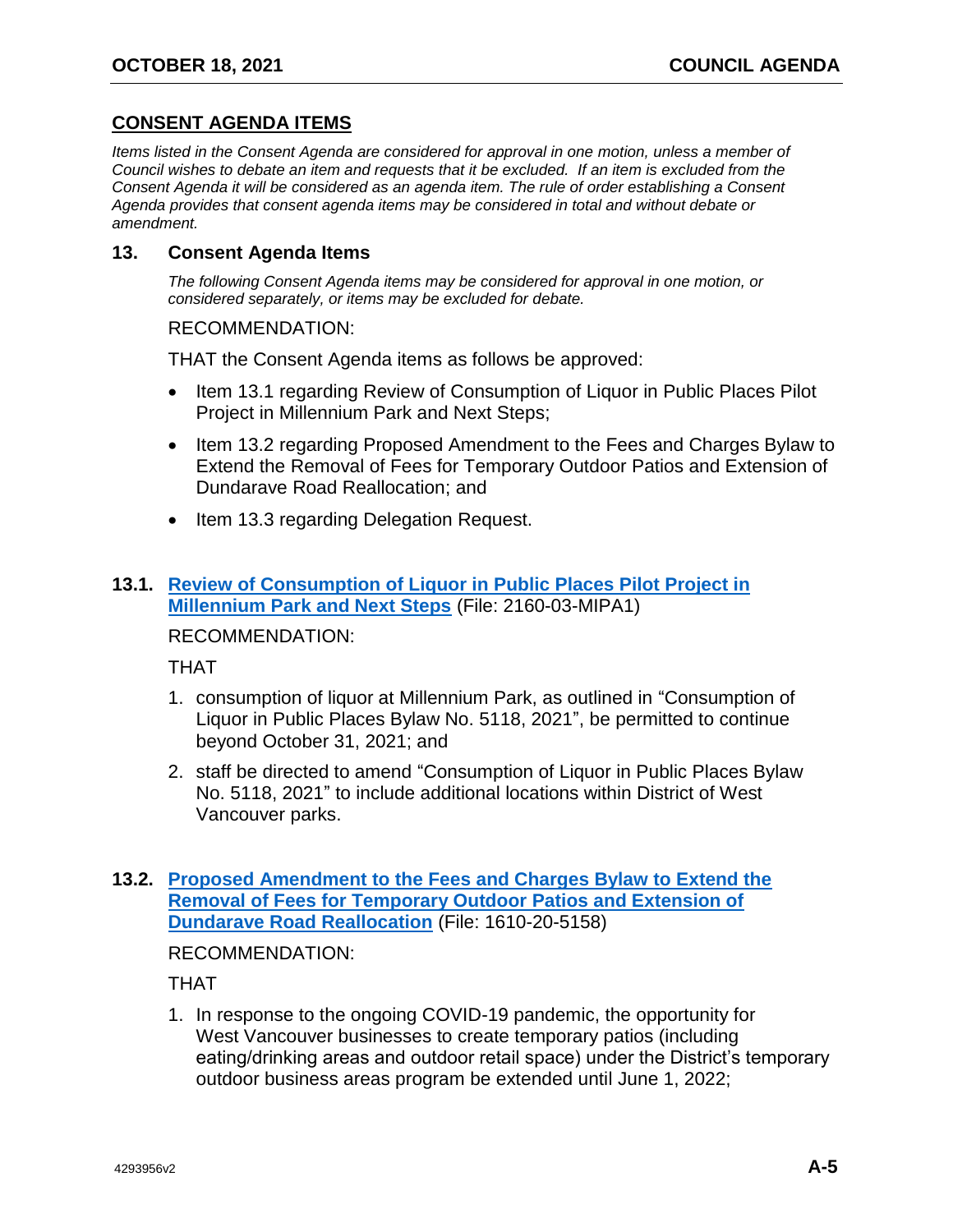- 2. In connection with this program and any patios (including eating/drinking areas and outdoor retail space) permitted thereunder:
	- a. to the extent that any temporary patio created under this program impacts the applicant's ability to comply with on-site parking requirements specified in the District of West Vancouver "Zoning Bylaw No. 4662, 2010", temporarily suspend enforcement of such requirements until the earlier of June 2, 2022 and the date on which Council adopts a resolution to cancel such suspension; and
	- b. temporarily suspend enforcement of the requirement to obtain development or other permits in connection with temporary patios, other than a licence of occupation where the temporary patio will be located on District property, until the earlier of June 2, 2022 and the date on which Council adopts a resolution to cancel such suspension;
- 3. Proposed "Fees and Charges Bylaw No. 5025, 2019, Amendment Bylaw No. 5158, 2021" be read a first, second, and third time;
- 4. Staff continue the temporary reallocation of road space on the northern side of the 2400 block of Marine Drive, with a modification to reduce the geographic extent, as shown in Appendix B of this report; and
- 5. Staff report back before June 1, 2022 on a potential permanent approach to formalize the temporary outdoor business area program and reallocation of road space on the northern side of the 2400 block of Marine Drive.

## **13.3. [Delegation Request](https://westvancouver.ca/sites/default/files/dwv/council-agendas/2021/oct/18/21oct18-13.3.pdf)** (File: 0120-30)

*Any person, persons, or organization wishing to appear as a delegation before Council shall submit a written delegation request to the Mayor and Council for consideration. The Mayor and Council may refuse to schedule a delegation on an agenda if the issue is not considered to fall within the jurisdiction of Council.*

*Council must not permit a delegation at a Council meeting to address: a bylaw in respect of which a public hearing has been held where the public hearing is required under an enactment as a prerequisite to the adoption of the bylaw; an issue which is before the courts or on which Council has authorized legal action; a request for funding; a purpose or subject that has no relation to an agenda item or is beyond the jurisdiction of Council; except as otherwise permitted by Council.*

#### RECOMMENDATION:

THAT the delegation request from Middle Peace Clinical Counselling Society, regarding Psych-Educational Programs for the Farsi Speaking Community, be approved.

### **OTHER ITEMS / NOTICES OF MOTION**

**14.** No items.